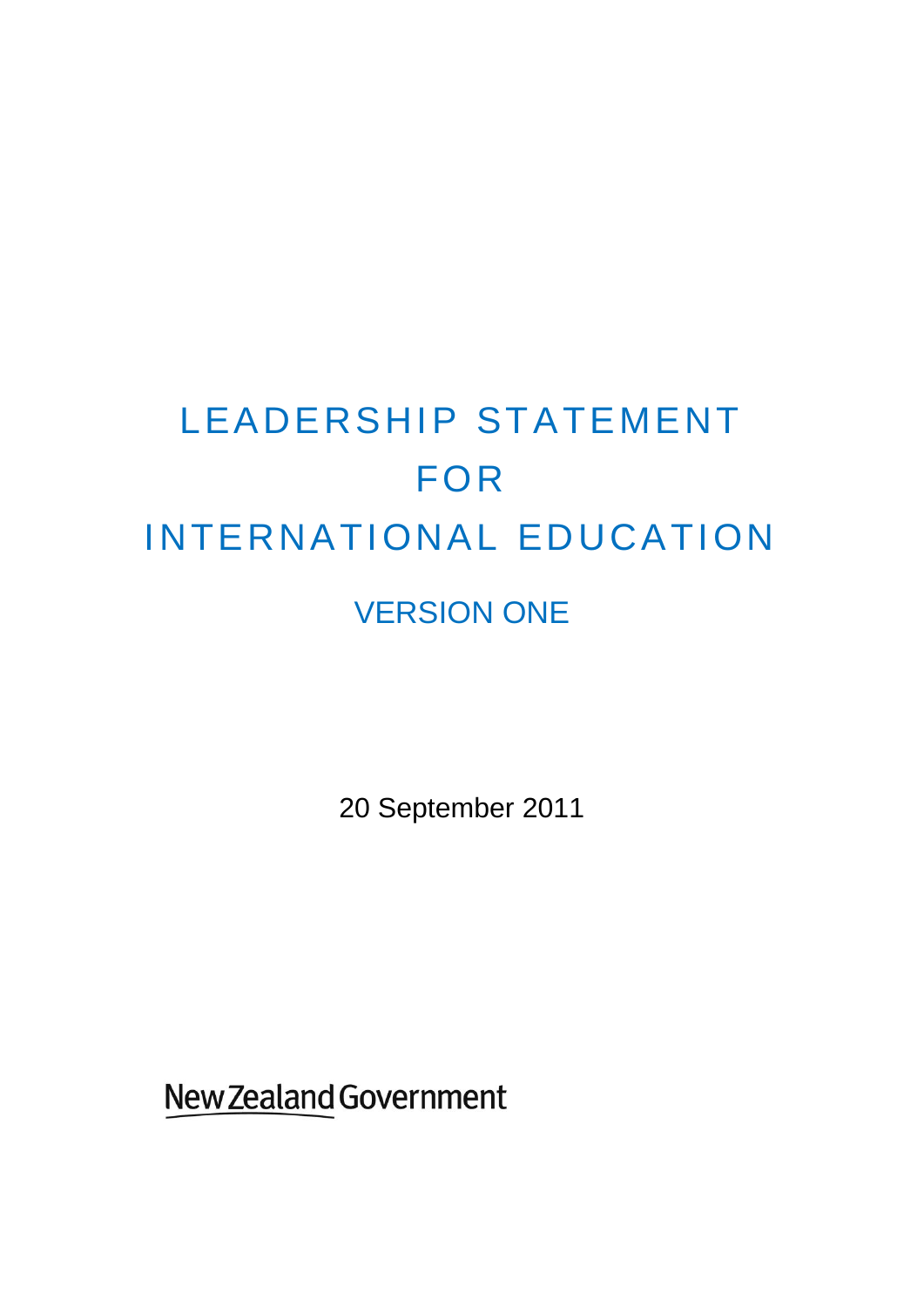# Leadership Statement for International Education

International education is an important enabler in strengthening New Zealand"s economic, cultural and social links with the world. New Zealand is a trading nation, and a key objective of the government"s medium-term economic agenda is to shift resources to the tradeable part of the economy, in order to help earn our way in the world. Growth in the export value of international education is a significant contributor to this objective.

As well as strengthening our education system, international education is expected to contribute to our goals for research, innovation, trade and tourism. International education also encourages the immigration of highly skilled people, and helps to grow links with our major trading partners in Asia, Europe and the Pacific. These links are crucial to our ongoing success.

An important aspect of the international education sector is its broader contribution to the education development objectives of partner countries, expressed through inter-government agreements and often involving the provision of expertise.

This leadership statement proposes a set of stretch goals which we believe are achievable, and outlines what the Government and sector would need to do to reach them. Continued growth in the value of international education will be supported by a single and focused Crown agency, to ensure improved functioning of the "New Zealand Inc" effort offshore. A substantial increase in Crown funding for the support of international education has been approved to adequately resource the achievement of the goals.

The objectives for international education bring what the Government wants to achieve into sharper focus, and allow for measurement of effectiveness. This document also outlines opportunities where the sector can contribute towards the achievement of the goals and objectives.

We are well aware of the opportunities which New Zealand faces in expanding the export side of education. We believe that the education sector is ready for the necessary step changes in direction, investment and commitment which will deliver consistent growth. This document is the first stage in a consultation process with the sector, on how best to implement the goals and objectives for further development. These goals will form a key part of the planning to be undertaken by the new Crown Agency for international education, Education New Zealand.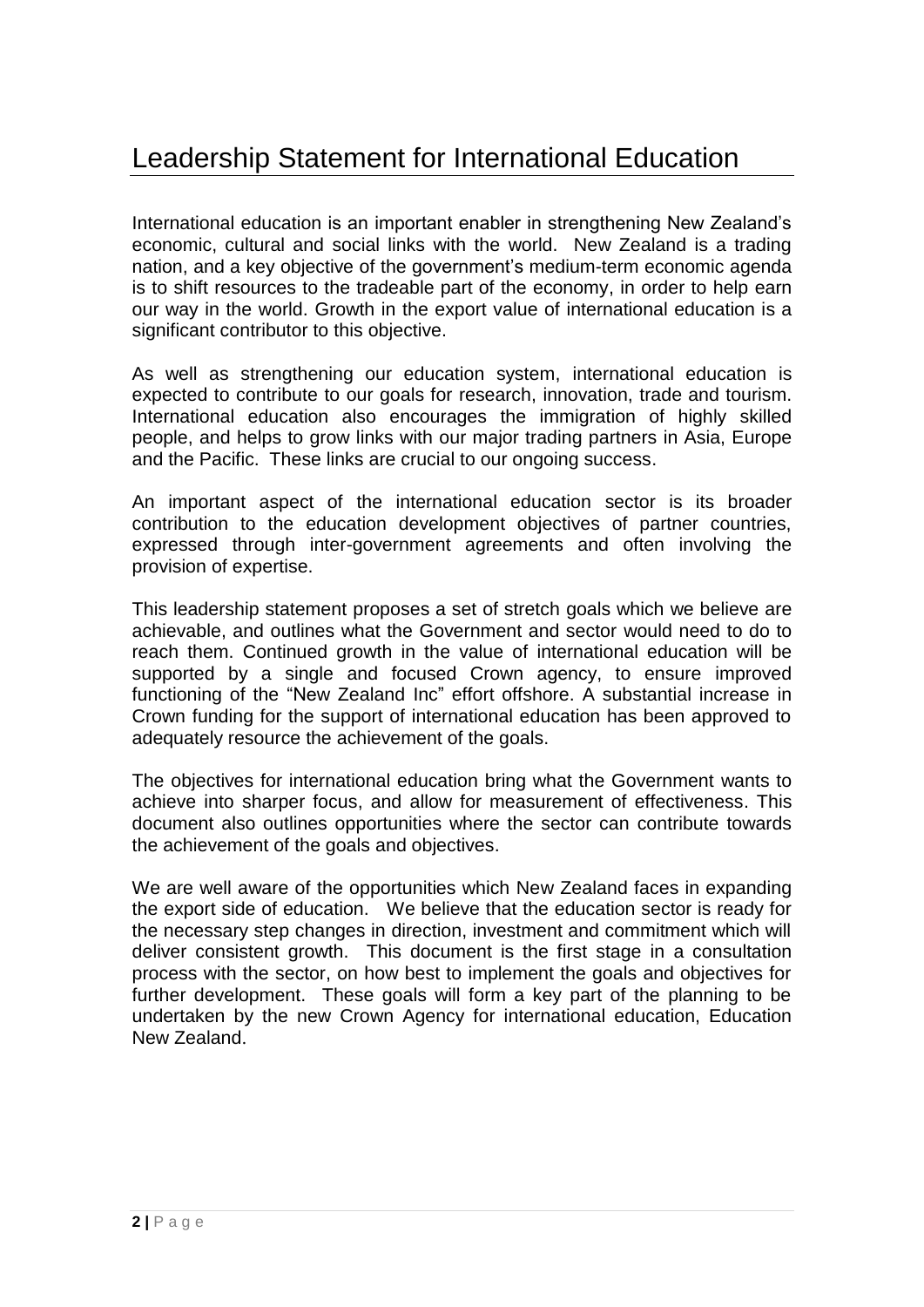# **Strategic Context**

The Government has a medium term economic agenda aimed at lifting New Zealand"s long-term growth rate and reducing the vulnerability of the economy to further shocks. The economic strategy is centred around closing income gaps with comparable economies, freeing up resources to shift to tradeable parts of the economy, and rebalancing to growth based on productive investment and saving.

International education is a sector which has great potential to grow export earnings and to contribute more widely to our trade, innovation and research goals, together with expanding tourism and improving international connections.

#### **International competition for students**

The economic expansion of many developing countries since the mid-1990s (particularly China, India, and Brazil) has driven a rapid increase in the international mobility of students. The supply of students has been driven by local demographics, higher incomes enabling international travel, the availability of work and residence opportunities in destination countries, and a limited range of quality education options in the students' home countries.



#### **Global growth in international education**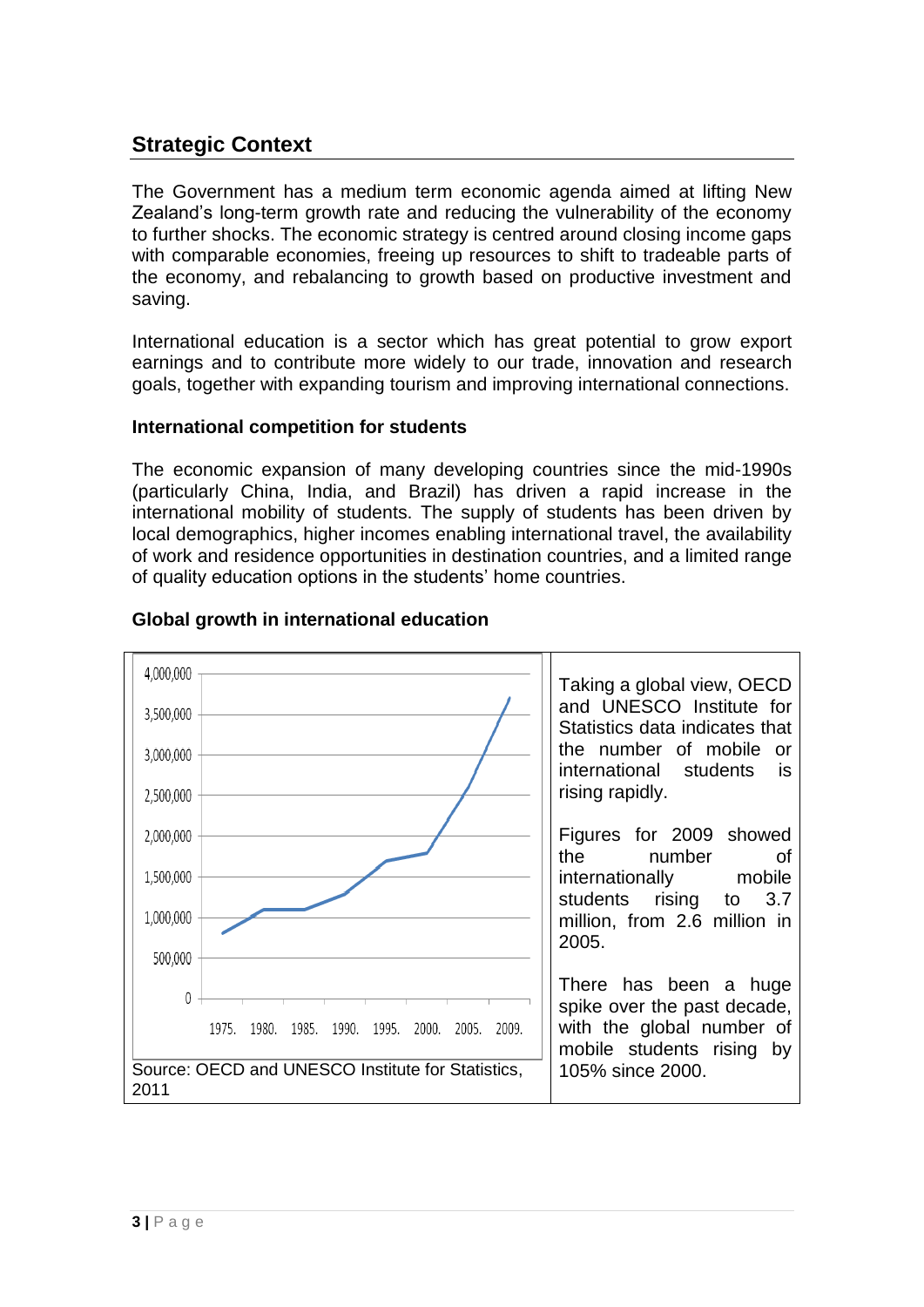The international student population is projected to continue to grow rapidly over at least the next decade. Projections made by the British Council, Universities UK, and IDP Australia forecast 6% annual growth to 2020 in international enrolments in the USA, the United Kingdom, Australia, Canada and New Zealand. From 2000 to 2009, international students enrolled in tertiary education in OECD nations rose 79%, from 1.59 million in 2000 to 2.84 million in 2009. New Zealand has been successful in attracting a small but significant slice of the market for international tertiary education (about 2%).

Competition for international students is strengthening. More education institutions in the other main English speaking destinations are pursuing the revenue and academic benefits of this activity. Several other countries are entering this market – including the Netherlands, Singapore and Malaysia.

#### **English-language training**

An important component of international education is demand for English language training as part of travel. There is also high demand for language training in order to fulfil entry requirements to higher education, for immigration purposes, and increasingly for specific vocational training. The global market for language travel in the main English-speaking destination countries was estimated to amount to 1.5 million people in 2009, and to be worth nearly US\$12 billion. In New Zealand the provision of quality English language training is a substantial and growing part of the sector.

#### **Secondary education**

New Zealand is an attractive destination for many school-aged international students, particularly from China, South Korea, Japan, Thailand and Germany. Our high-quality English language curriculum is a major draw, together with a reputation for providing a safe and enjoyable lifestyle. A comparison with the United Kingdom and Australia (both with nearly 25,000 international fee-paying school students) shows that our schools are strong competitors in this area of international education.

#### **Building education relationships with key partners**

New Zealand"s reputation for education quality and flexibility of delivery is leading to increased interest from our major partner countries for us to play a role in fulfilling their education development strategies. Our education links with China and India are an essential part of maintaining and growing our wider high quality bilateral relationships, and of the "New Zealand Inc" strategies with both countries. We are building similar high-trust relationships in education with other key partners in Asia, the Pacific, the Middle East, Europe and Latin America.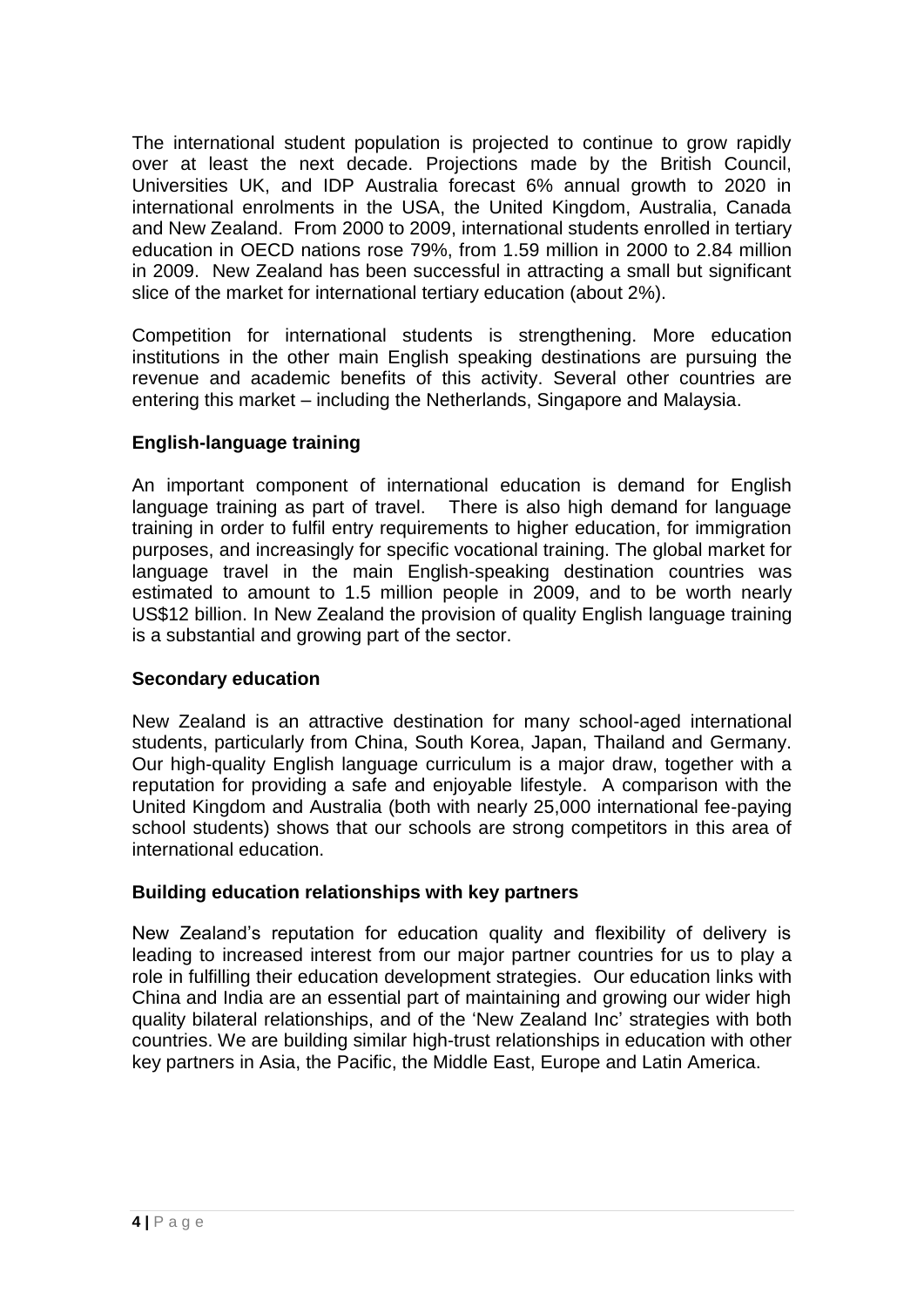In order to sustain effective relationships with partner countries in Asia and the Gulf region especially, then we will need to pay greater attention to reciprocal and offshore arrangements for the delivery of education.

#### **Consultancies and the sale of intellectual property**

As other countries seek to achieve significant growth in the scale and quality of their education systems, they demand established expertise and experience. Education consultancy services, education publishing and other activities that address international demand are expanding, and need to form a key component in the growth of the export education sector.

#### **The need for skilled migrants**

The ageing of populations apparent in most developed nations is expected to lead to intensified efforts to attract and retain younger skilled workers, to replace the expanding numbers of domestic retirees.

International students are seen as a key pool of potential migrants, who can more easily adapt to local societies and opportunities than people with no previous in-country experience. Immigration policies can encourage the entry of students into high quality courses which equip graduates to take up genuine skilled work opportunities after completion. The need for such young and skilled migrants is expected to continue, despite temporary downturns in local employment.

#### **Implications for New Zealand education**

Our economic future will be determined by interactions with the rest of the world – and especially the national ability to increase trade and wider economic connections with Asia. This will require an increased level of understanding of Asia, and the rest of the world, for many New Zealanders. The education system will need to provide students with the required knowledge and skills.

New Zealand faces similar demographic changes to those of other developed nations. A consequence will be an increased need for migrants to expand our labour market, to meet employer demands for skilled staff. Raising the productivity of our export-oriented industries requires people conversant with other cultures, and enhancing the contribution of our research sector is dependent on improving connections with institutions in other countries.

The global dimension of these activities will need to become central to the planning and delivery of tertiary education, particularly as domestic enrolments are projected to flatten to 2025. Taking up international opportunities will be a key way for our institutions to broaden their revenues and enhance their capacities.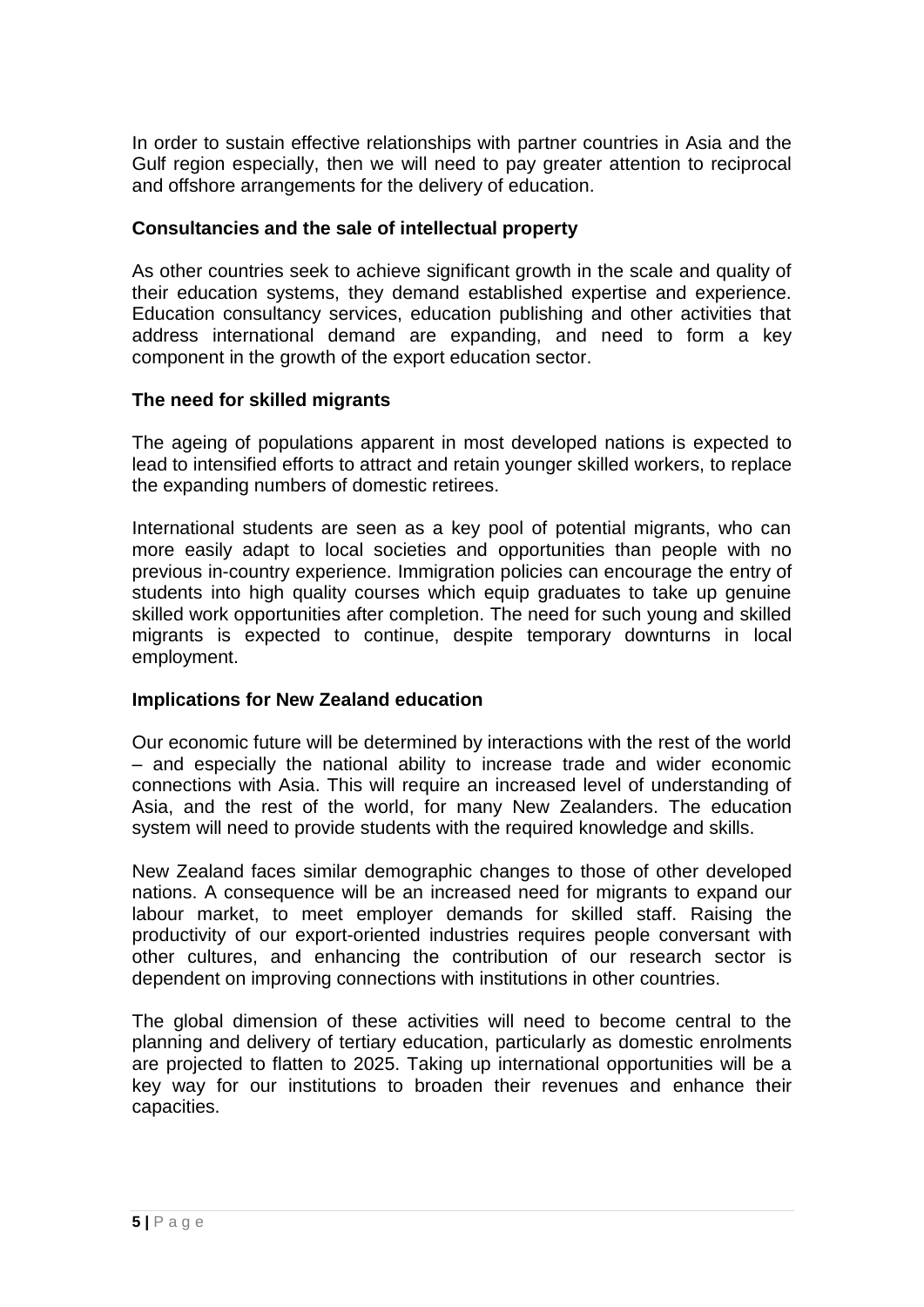The level of Government funding for secondary and tertiary education will continue to be under pressure from broader fiscal demands. Consequently, as in other countries, our providers should see international education as providing important opportunities for them to generate additional revenues on an ongoing basis. Income from international education will help institutions to expand their facilities and capabilities, and to compete with providers in other countries.

There are particular pressures for the greater internationalisation of our universities, which increasingly need to be globally connected across all their activities (notably research collaboration, student mobility and alumni engagement).

Expanding our international education sector would directly assist in meeting these varied pressures, as it:

- builds the financial, teaching and research capabilities of our education providers, and improves our innovation system
- has positive flow-on effects for tourism, trade links and the labour market from skilled international graduates
- develops the international knowledge and skills of our students, which in turn can strengthen our communities.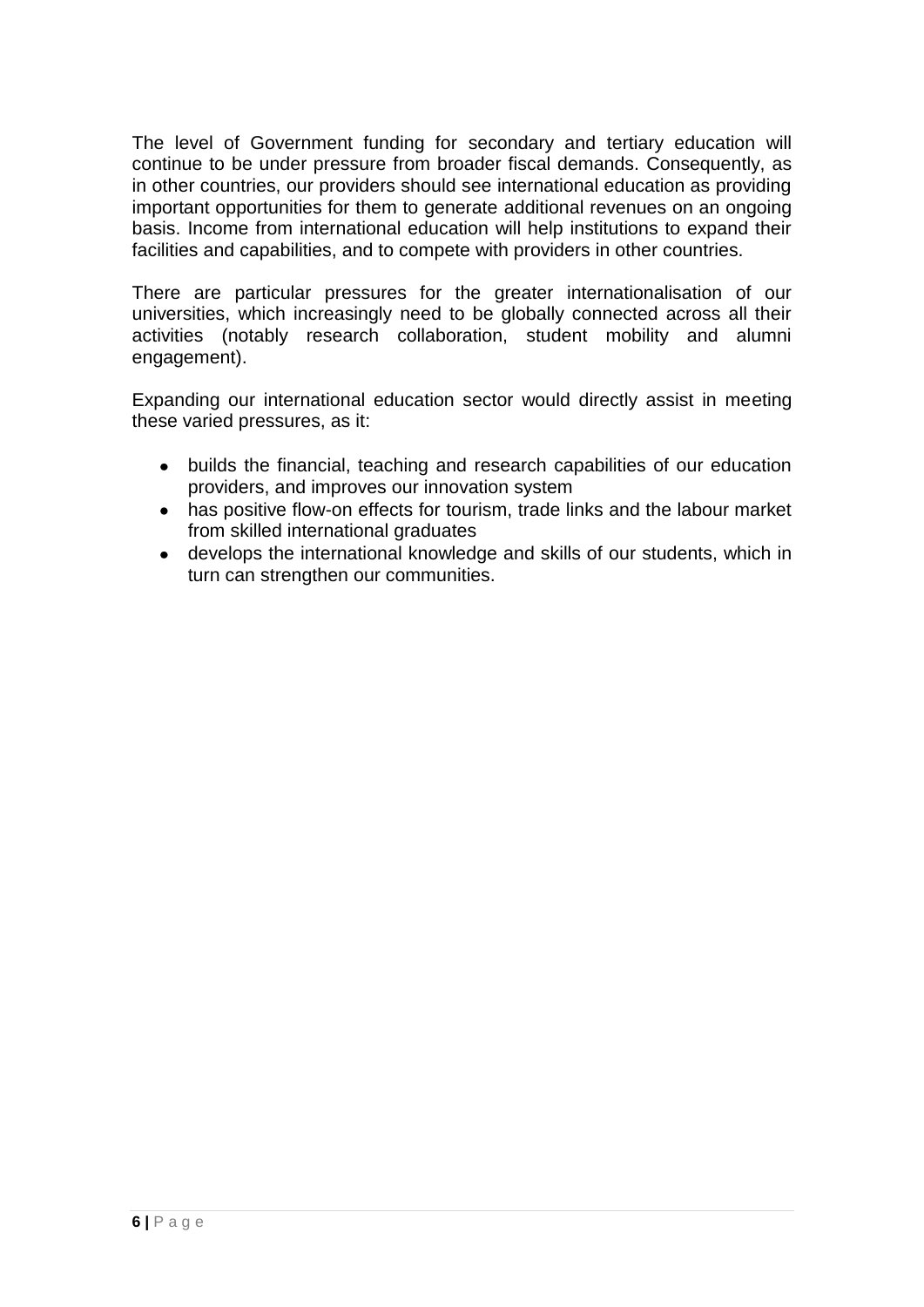### **Vision and Goals**

#### **A vision for international education**

*New Zealand's quality education services are highly sought after internationally, and expand our international social, cultural and economic engagement.*

Growing our international education sector requires setting clear goals and objectives against which progress can be measured.

#### **Goals Objectives**

- 1. New Zealand"s education New Zealand will, over the next 15 years, services delivered in New double the annual economic value of these Zealand are sought after international students. highly services to \$5 billion, through increasing by international enrolments in our tertiary institutions, private providers, and schools.
- services in other countries are highly sought after by students, education providers. businesses and governments overseas.

2. New Zealand's education New Zealand will, over the next 15 years:

- Develop and sustain mutually beneficial education relationships with key partner countries as a leading part of "New Zealand Inc" strategies in Asia, the Pacific, the Middle East, Europe and the Americas.
- Increase annual revenues from providing  $\bullet$ education services offshore to at least \$0.5 billion.
- Increase the number of international students enrolled in providers offshore, from 3,000 to 10,000.
- 3. New Zealand makes the best possible use of its international education expertise to build skills in our work force, to grow research capability and to  $\bullet$ foster wider economic connections between New Zealand and **A** overseas firms.

New Zealand will, over the next 15 years:

- Double the number of international postgraduate students (particularly in programmes in addition to those at PhD level), from 10,000 to 20,000.
- Increase the transition rate from study to residence for international students with bachelors level qualifications and above
- Increase New Zealanders" skills and knowledge to operate effectively across cultures.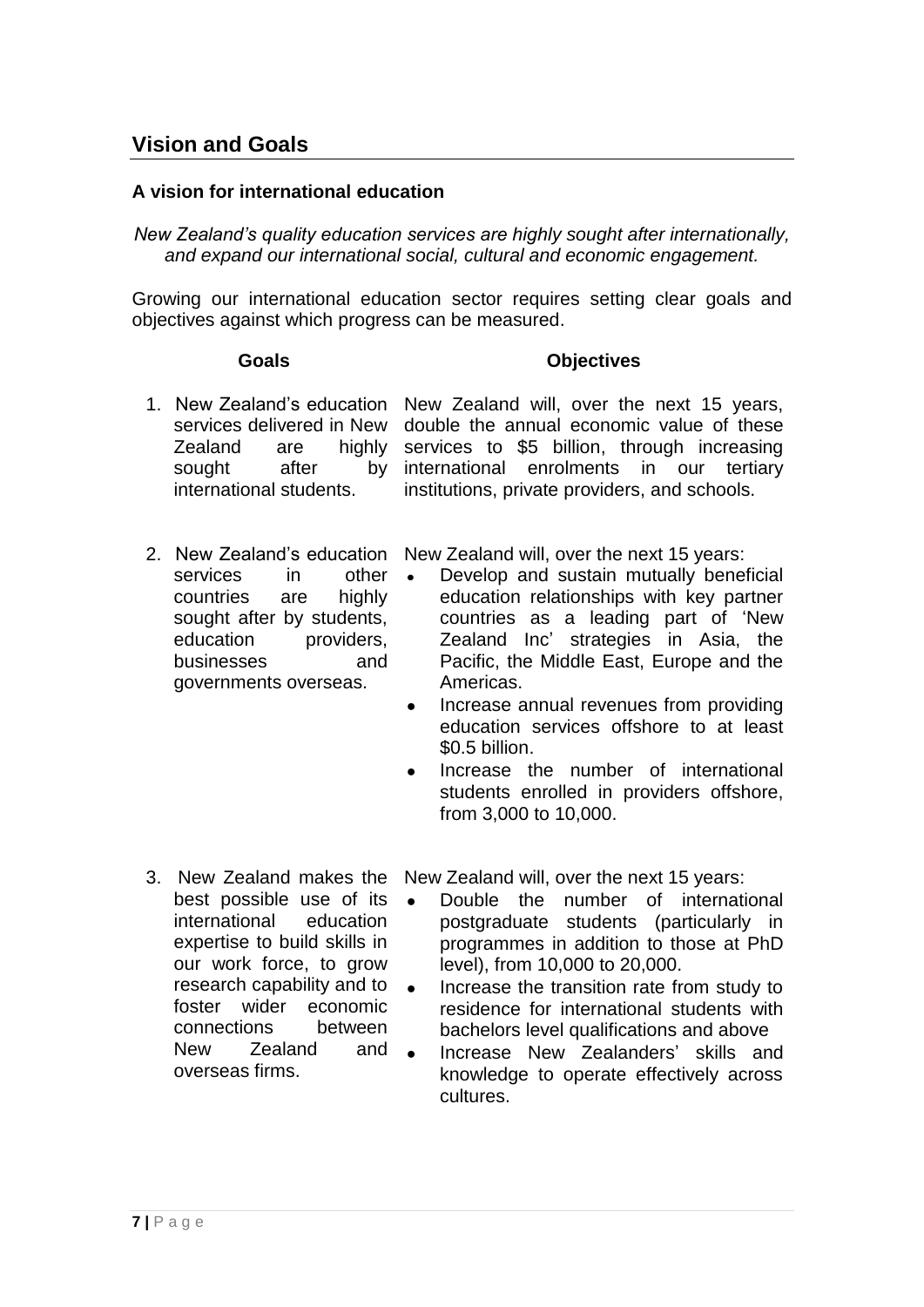## **How to achieve these goals**

We see great potential for education to contribute to New Zealand"s economic growth over the next fifteen years – and beyond.

We believe these goals and objectives are achievable because of the quality of our education sector, our commitment to bold aspirations for growth, and to backing these goals with policy changes.

The government, education providers and the wider community will face challenges in meeting these goals, and we do not expect that growth will be evenly distributed across all education providers. We believe that the most likely areas of growth will be in:

- **•** Universities
- Institutes of Technology and Polytechnics
- English language schools, both public and private
- Quality private training establishments
- Secondary schools in the larger centres
- Education goods and services companies.

#### **Our education services are highly sought after by international students**

The growth rate in the level of international enrolments that would be needed to reach this goal would require our tertiary institutions to at least retain their current market share of international higher education enrolments (based on IDP/British Council projections), and supplement this with increased enrolments in schools and the English language sector. We believe average annual growth in tertiary enrolments of about 7% is achievable, supported by enrolment growth in schools and English language providers at around 2% to 5% a year.

Growth in international enrolments needs to be balanced with greater integration into host communities, for the benefit of both domestic and international students. It is important that our tertiary institutions and responsible agencies provide a very high standard of pastoral care and support for international students. For example, the Code of Practice for the Pastoral Care of International Students is admired as a good model, but this sets baseline standards which need to be supplemented by good practice by providers.

New Zealand qualifications are recognised internationally, and their recognition and portability needs to be sustained. The quality of our education system is high. Five of our eight universities are ranked in the top 500 in the world, according to the Academic Ranking of World Universities prepared by Shanghai Jiao Tong University. Four of our universities are rated in the QS World University rankings of the world"s top 300 universities, and the University of Auckland is included in the Times Higher Education ranking of the world"s top 200 universities.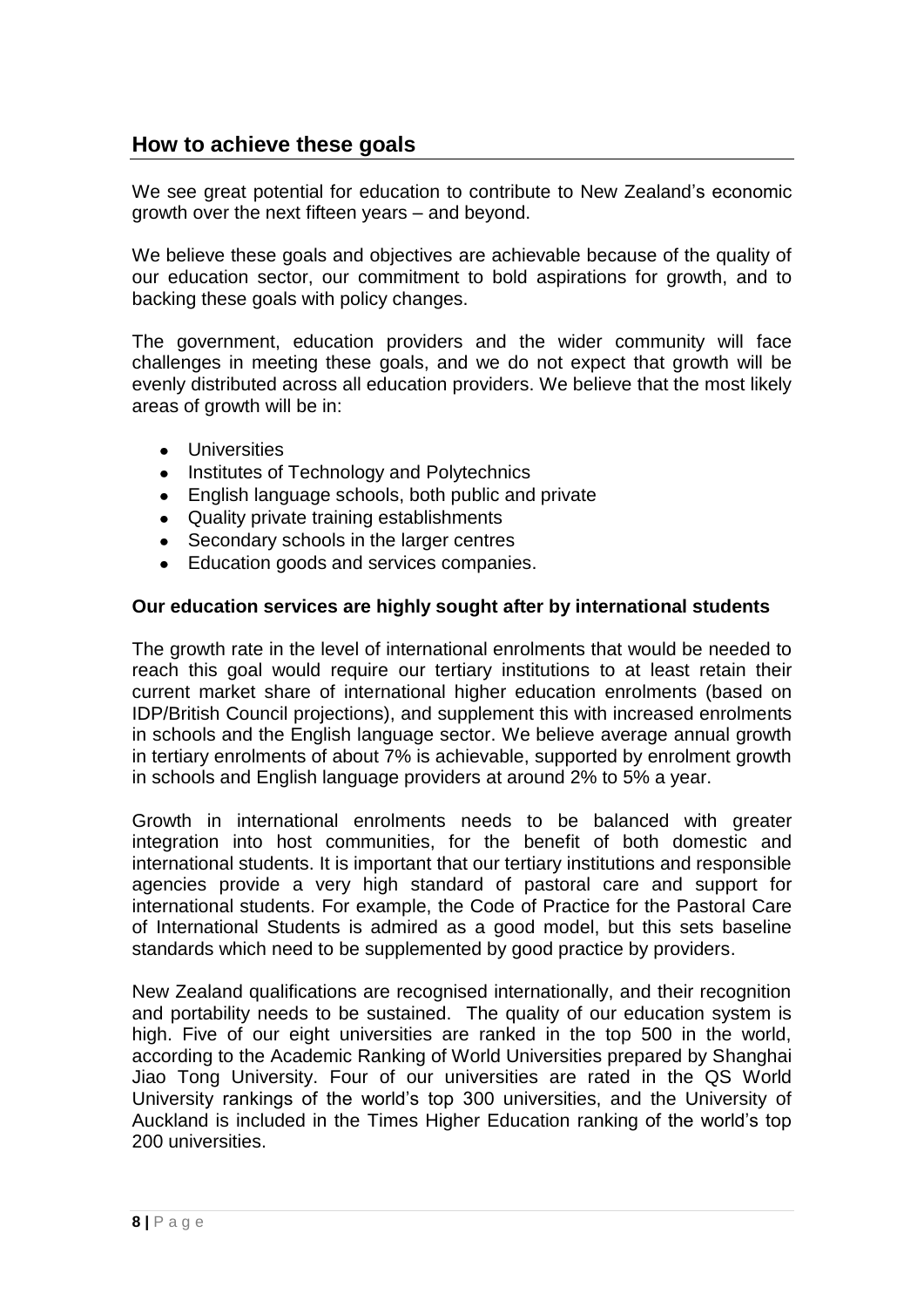Our school system delivers high quality results in international comparative studies – especially in the OECD"s PISA study, which shows the results for our secondary students across all disciplines are significantly above the average for OECD countries. New Zealand schools already attract over 16,000 international students each year, and there is significant potential to grow.

#### **There is high demand for our education services in other countries**

The education knowledge, experience and skills of New Zealanders are much in demand throughout the world. A number of organisations are contracted to work with a range of overseas governments and private organisations. This consulting advice has usually been in the following areas:

- Systems change
- Policy development
- Improvements in teaching and learning
- School effectiveness
- eLearning
- Assessment and evaluation

The recent rapid growth of offshore consultancies shows that there is a growing market for the sale of our education intellectual property. The value of this activity was estimated to be at least \$70 million in 2007/08, and it is reasonable to think that an annual 10% growth in value, to around \$500 million over the next fifteen years, is achievable.

The delivery of offshore education programmes by our tertiary institutions is currently at a very low level, by comparison with Australia. Collaboration amongst providers to achieve ambitions for offshore growth will be needed to ensure New Zealand can share in the demand for higher education services. Our distance education providers will need to invest in web-based services, to meet growing student expectations for rapid and effective education delivery.

#### **Making the best use of international education to benefit New Zealand**

International education has benefits for our tourism sector, as students experience an enjoyable lifestyle during their stay and their family members visit here. The additional foreign exchange earnings from such visits were estimated to be worth around \$130 million for 2007/2008.

Our research sector also benefits from international PhD students and through connections with overseas institutions. The rapid increase in international PhD enrolments in recent years shows that we can attract a good proportion of the best and brightest students. This expansion needs to be balanced by a greater effort to attract more fee-paying students into Masters and other postgraduate programmes. There is strong interest internationally for professionally and vocationally-oriented postgraduate qualifications, and scope for significant growth in this area if providers are responsive to demand.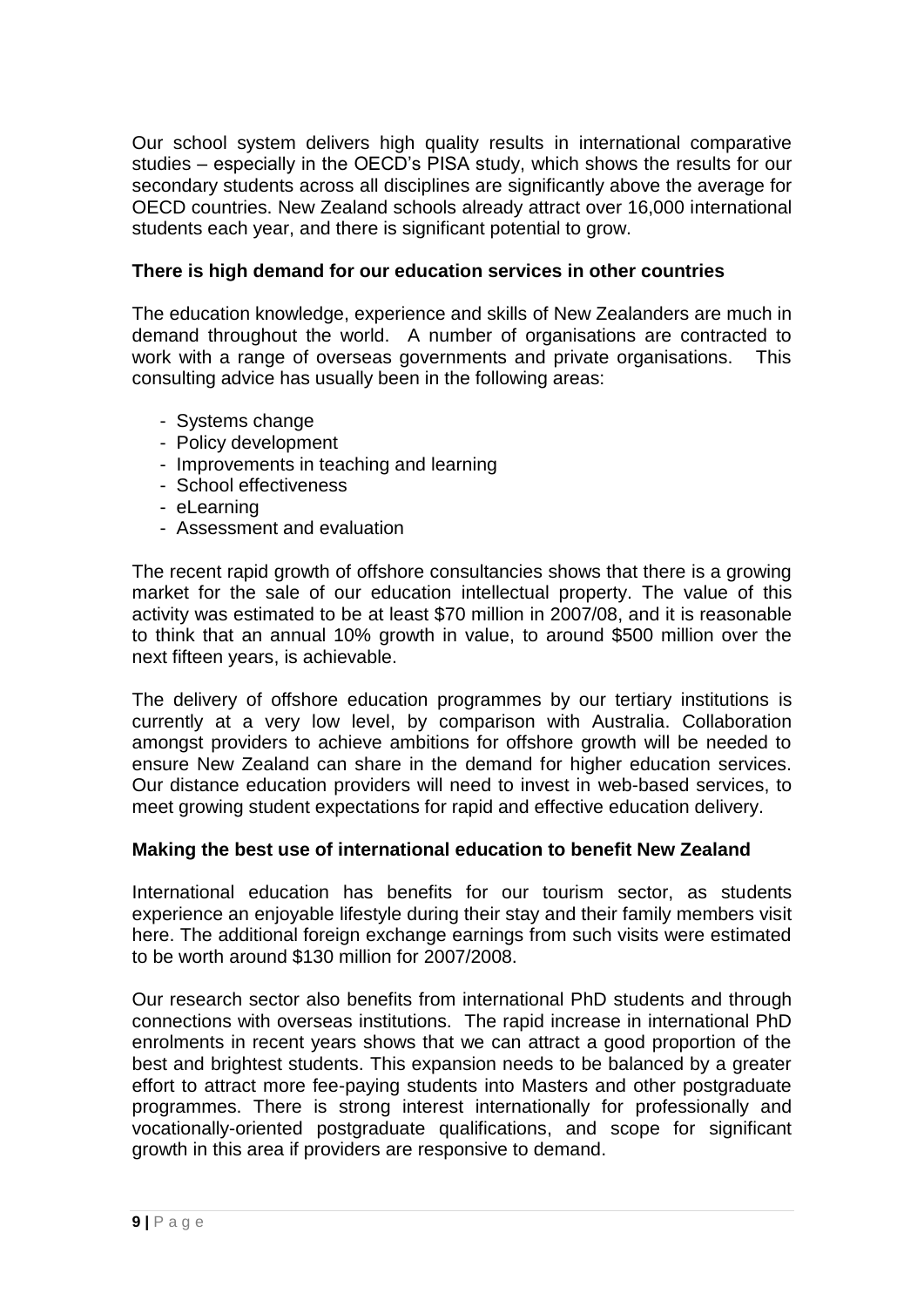Many tertiary students indicate they would like to remain here to work after their studies. Department of Labour data shows that 23% of international university students remain after their studies to live and work. The ability to remain here provides an incentive to study here, particularly for students from developing nations. It is important that immigration settings encourage students to take up high quality courses which provide students with the qualifications to take up genuine skilled work opportunities.

International education does not focus just on international students. Our economic future will be determined by our interactions with the rest of the world – and especially in our ability to increase our working and trading with Asia. This will require an increased level of understanding of Asia for a larger number of New Zealand students.

Our education system at all levels needs to be very good at providing our students with the knowledge, and skills required. Expanding awareness of the benefits of studying other cultures and languages will lead to an increased demand for courses in this area, and a greater number of trained people applying their skills in employment and their communities.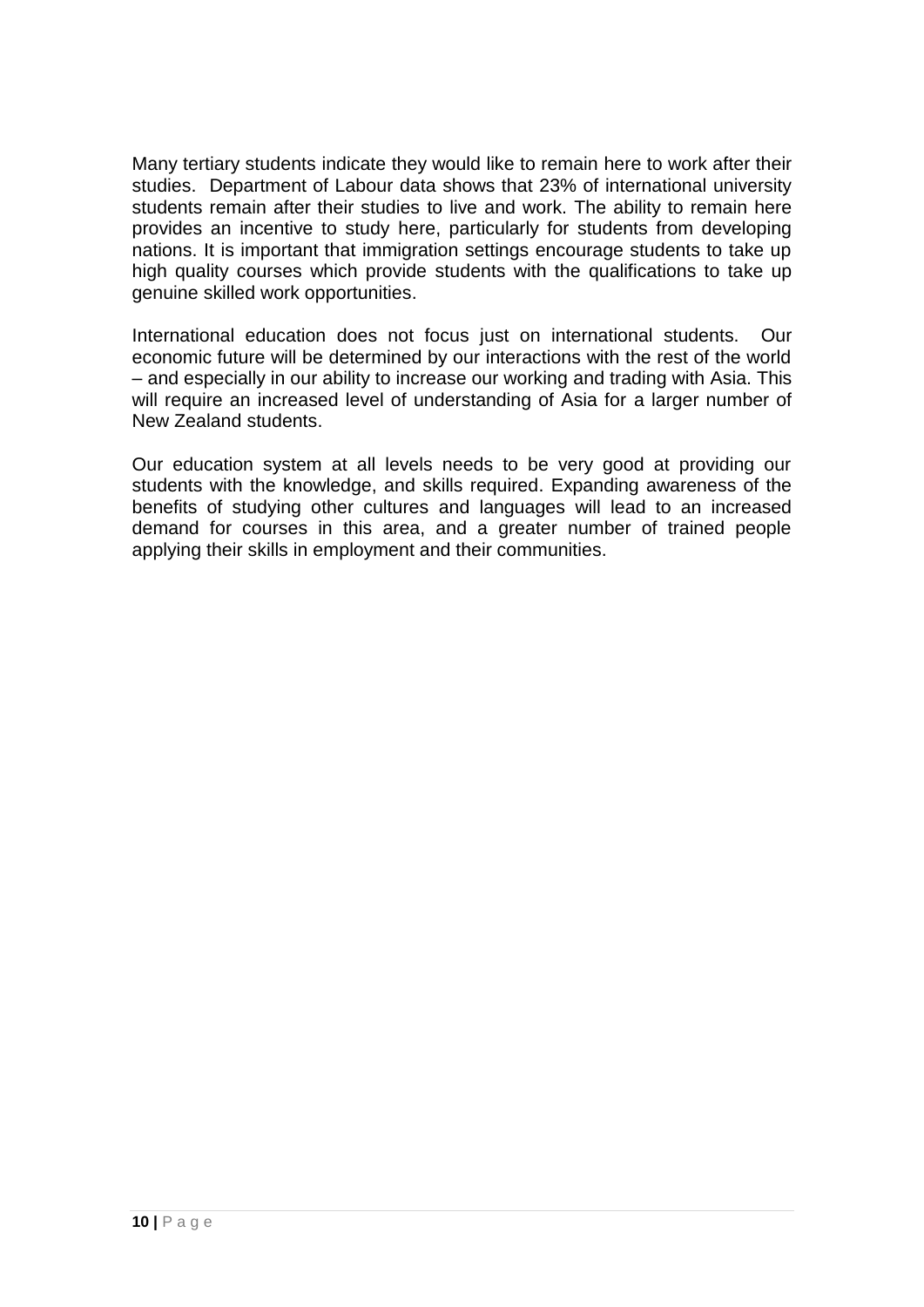# **Implementing the goals and objectives**

New Zealand needs a strong focus on activities that strengthen our education system and contribute to economic growth. We also need to keep in sight changes that are longer term, and perhaps less measurable in their immediate impact.

In the short term we also face the challenges flowing from the Christchurch earthquake. The Canterbury region has previously generated over 15% of the national economic returns from international education. The implementation of this Leadership Statement will need to take into account both the recovery of the sector in Christchurch, and measures to address any flow-on effects nationally. Particular attention needs to be paid to our on-going attractiveness as a destination for international students.

In order to achieve our goals for development of international education, the following measures have already been put in place:

- A \$10 million increase in the Crown"s contribution to international education promotions, bringing the total to \$13.45 million
- A specific promotions campaign to assist Christchurch education providers
- A new Crown Agency for international education, bringing together the  $\bullet$ key functions of international education promotions, representation and business development into one responsible organisation
- Strengthened enforcement powers for the New Zealand Qualifications Authority
- Revisions to the Code of Practice for the Pastoral Care of International **Students**
- Immigration changes which strengthened the integrity of student policy  $\bullet$ and pathways to work and residence.

The following table of proposed actions sets out a series of measures which are either being put in place, or are under active consideration.

The second Appendix sets out summary proposals for each sector. It is important to recognise there are key differences in the development approaches which are appropriate for each group of providers (e.g. universities, schools, private training establishments). The development of detailed and sectorspecific action plans will be the responsibility of the new Crown Agency for international education, Education New Zealand.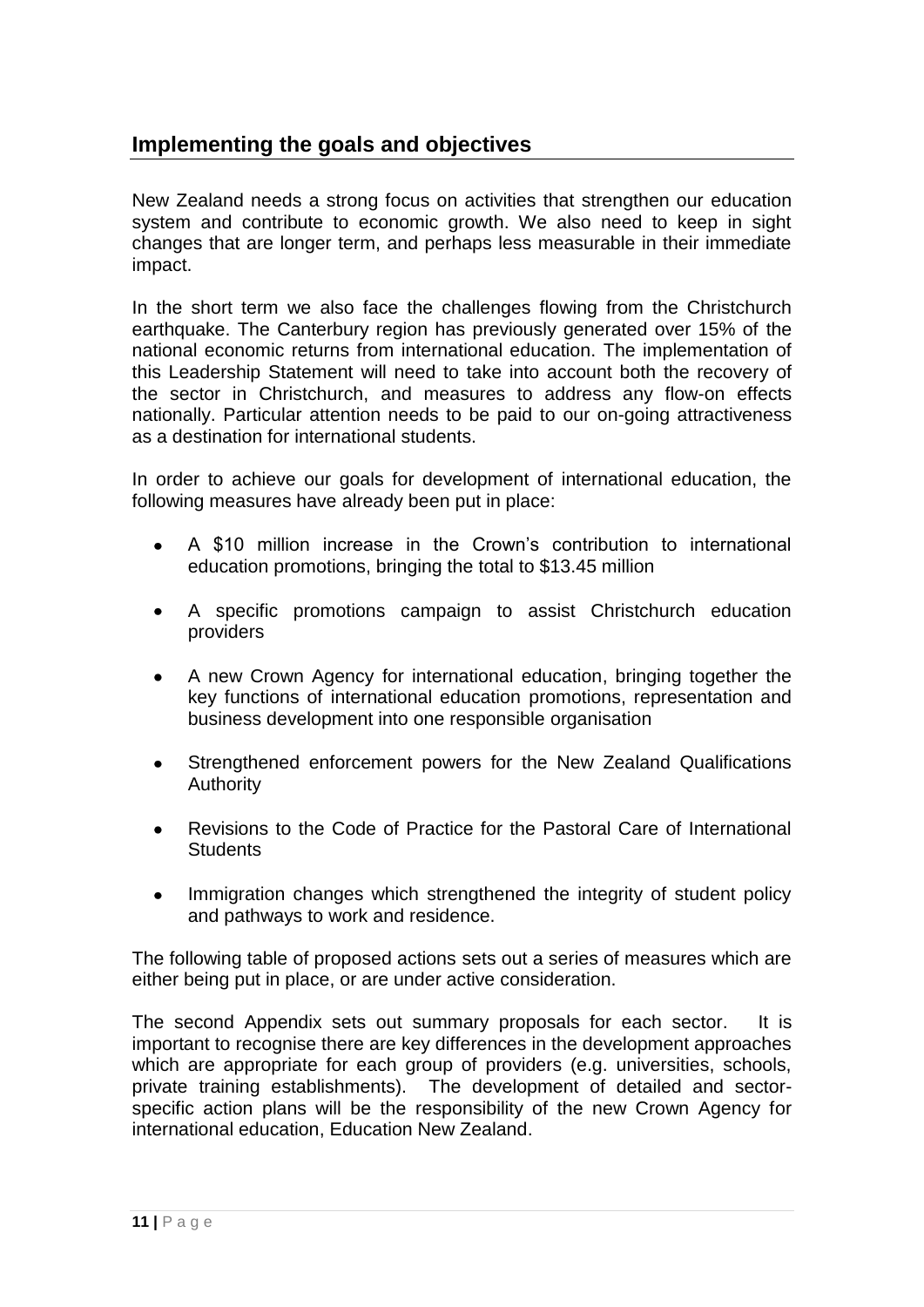# **APPENDIX 1: PROPOSED ACTIONS TO ACHIEVE THE GOALS FOR INTERNATIONAL EDUCATION**

| <b>VISION</b>                                                                                                                                                                                                                    |                                                                                                                                                                                                                                                                     |                                                                                                                                                                                                                                                                                                                                                                                                                                                                                                                                                                                                                                                                                            |  |
|----------------------------------------------------------------------------------------------------------------------------------------------------------------------------------------------------------------------------------|---------------------------------------------------------------------------------------------------------------------------------------------------------------------------------------------------------------------------------------------------------------------|--------------------------------------------------------------------------------------------------------------------------------------------------------------------------------------------------------------------------------------------------------------------------------------------------------------------------------------------------------------------------------------------------------------------------------------------------------------------------------------------------------------------------------------------------------------------------------------------------------------------------------------------------------------------------------------------|--|
| New Zealand's quality education services are highly sought after internationally, and expand our international social, cultural<br>and economic engagement.                                                                      |                                                                                                                                                                                                                                                                     |                                                                                                                                                                                                                                                                                                                                                                                                                                                                                                                                                                                                                                                                                            |  |
| <b>GOAL1</b>                                                                                                                                                                                                                     | <b>GOAL 2</b>                                                                                                                                                                                                                                                       | GOAL <sub>3</sub>                                                                                                                                                                                                                                                                                                                                                                                                                                                                                                                                                                                                                                                                          |  |
| New Zealand's education services delivered<br>in New Zealand are highly sought after by<br>international students.                                                                                                               | New Zealand's education services in other<br>countries are highly sought after by<br>students, education providers, businesses<br>and Governments overseas.                                                                                                         | New Zealand makes the best possible use of<br>its international education expertise to build<br>skills in our work force, to grow research<br>capability and to foster wider connections<br>between New Zealand and overseas firms.                                                                                                                                                                                                                                                                                                                                                                                                                                                        |  |
| <b>OBJECTIVE</b>                                                                                                                                                                                                                 | <b>OBJECTIVES</b>                                                                                                                                                                                                                                                   | <b>OBJECTIVES</b>                                                                                                                                                                                                                                                                                                                                                                                                                                                                                                                                                                                                                                                                          |  |
| New Zealand will, over the next 15 years<br>double the annual economic value of these<br>services to \$5 billion, through increasing<br>international enrolments in our tertiary<br>institutions, private providers and schools. | New Zealand will, over the next 15 years:<br>• increase annual revenues from<br>providing education services offshore,<br>to at least \$0.5 billion<br>• increase the number of international<br>students enrolled in providers off-shore,<br>from 3,000 to 10,000. | New Zealand will, over the next 15 years:<br>• develop and sustain mutually beneficial<br>education relationships with key partner<br>countries as a leading part of 'New Zealand<br>Inc ' strategies in Asia, the Pacific, the<br>Middle East, Europe and the Americas<br>• double the number of international<br>postgraduate students in New Zealand<br>(particularly in courses in addition to those<br>at PhD level), from 10,000 to 20,000<br>• increase the transition rate from study to<br>residence for international students with<br>bachelors level qualifications and above<br>• increase New Zealanders' skills and<br>knowledge to operate effectively across<br>cultures. |  |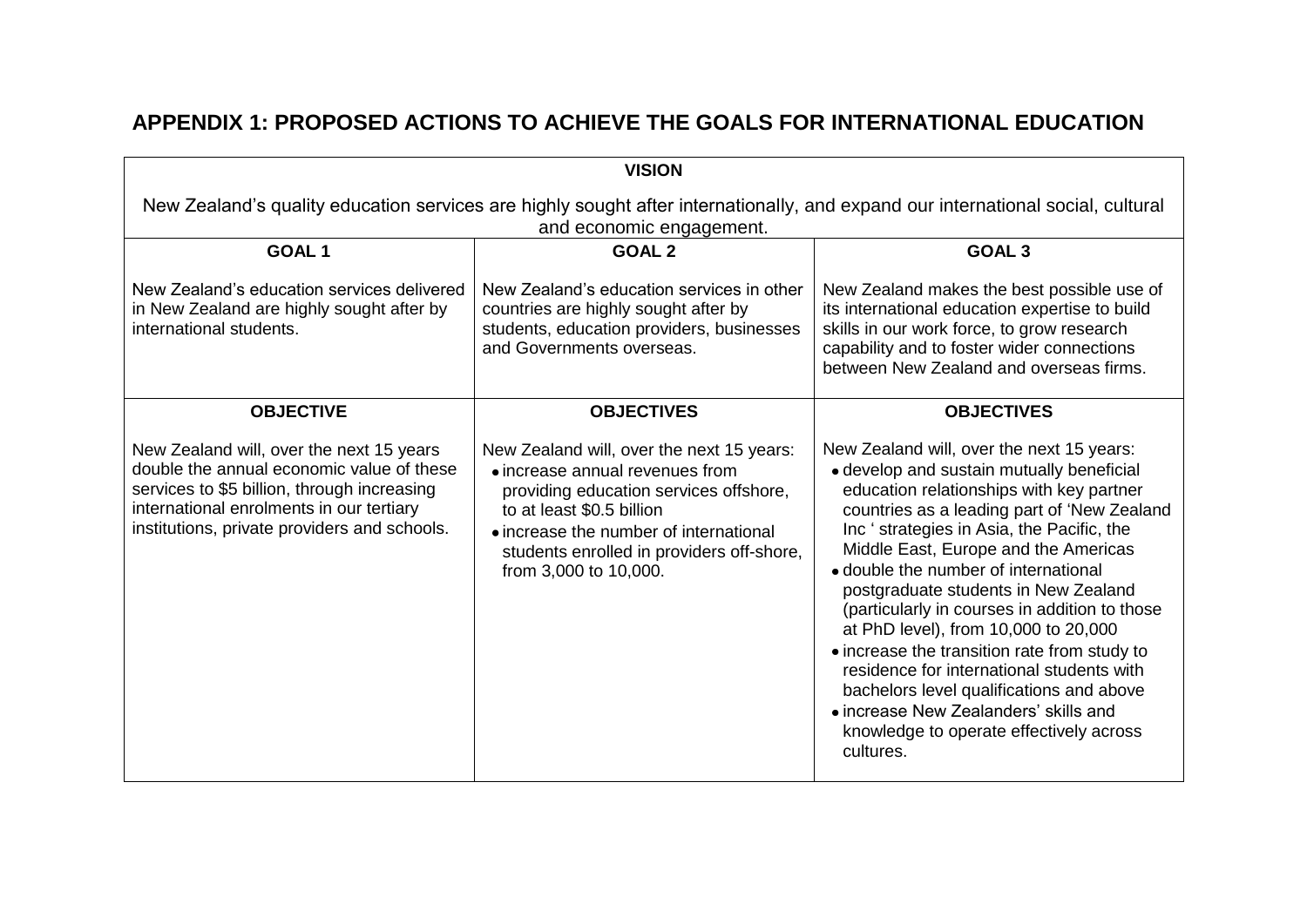| <b>ACTIONS SO FAR</b>                       |                                                                                                                                                                       |  |  |  |
|---------------------------------------------|-----------------------------------------------------------------------------------------------------------------------------------------------------------------------|--|--|--|
| 1.                                          | Increased the total Crown investment in international education promotions to \$13.45 million in Budget 2011.                                                         |  |  |  |
| 2.                                          | Announced the creation of a new Crown Agency for international education, to combine the roles of promotions, education<br>representation and business development.   |  |  |  |
| 3.                                          | Strengthened the enforcement powers of the New Zealand Qualifications Authority to ensure quality.                                                                    |  |  |  |
| 4.                                          | Revised the Code of Practice for the Pastoral Care of International Students, to ensure that New Zealand's care for international<br>students remains second to none. |  |  |  |
| 5.                                          | Immigration changes which strengthened the integrity of student policy and pathways to work and residence.                                                            |  |  |  |
|                                             | <b>PLANNED ACTIONS</b>                                                                                                                                                |  |  |  |
| 6.                                          | Strengthen representational assistance for New Zealand providers, to aid in promoting their education expertise and programmes to<br>other governments.               |  |  |  |
| 7.                                          | Scope the feasibility of an industry cluster to provide a shared basis of learning and support for firms delivering education services<br>overseas.                   |  |  |  |
| 8.                                          | Develop quality assurance standards for offshore delivery of tertiary education programmes.                                                                           |  |  |  |
| 9.                                          | Increase commercialisation opportunities for intellectual property held by education agencies.                                                                        |  |  |  |
|                                             | 10. Promote and encourage best practice in internationalisation in New Zealand education providers, to increase the international                                     |  |  |  |
|                                             | knowledge, skills and competencies of domestic students.                                                                                                              |  |  |  |
|                                             | 11. Tourism New Zealand, NZ Trade and Enterprise and Education New Zealand to implement joint marketing and development                                               |  |  |  |
|                                             | programmes, as part of New Zealand's international brand.                                                                                                             |  |  |  |
| <b>UNDER CONSIDERATION</b>                  |                                                                                                                                                                       |  |  |  |
|                                             | 12. Measures to simplify student visa processing systems for high-quality education providers.                                                                        |  |  |  |
|                                             | 13. Measures to better support the integration of international students into host communities.                                                                       |  |  |  |
| <b>OPPORTUNITIES FOR SECTOR DEVELOPMENT</b> |                                                                                                                                                                       |  |  |  |
|                                             | 14. Partner with high quality foreign providers to expand capacity and capability to deliver education services in New Zealand and in other<br>countries.             |  |  |  |
|                                             | 15. Increase cooperation between service providers to gain efficiencies in marketing, administration and delivery, including offshore<br>provision.                   |  |  |  |
|                                             | 16. Build more effective and ongoing links with international alumni.                                                                                                 |  |  |  |
|                                             | 17. Increase partnerships with businesses to extend employment opportunities for highly skilled international students.                                               |  |  |  |
|                                             | 18. Increase the focus on international skills, knowledge and competencies in courses for New Zealand secondary and tertiary students.                                |  |  |  |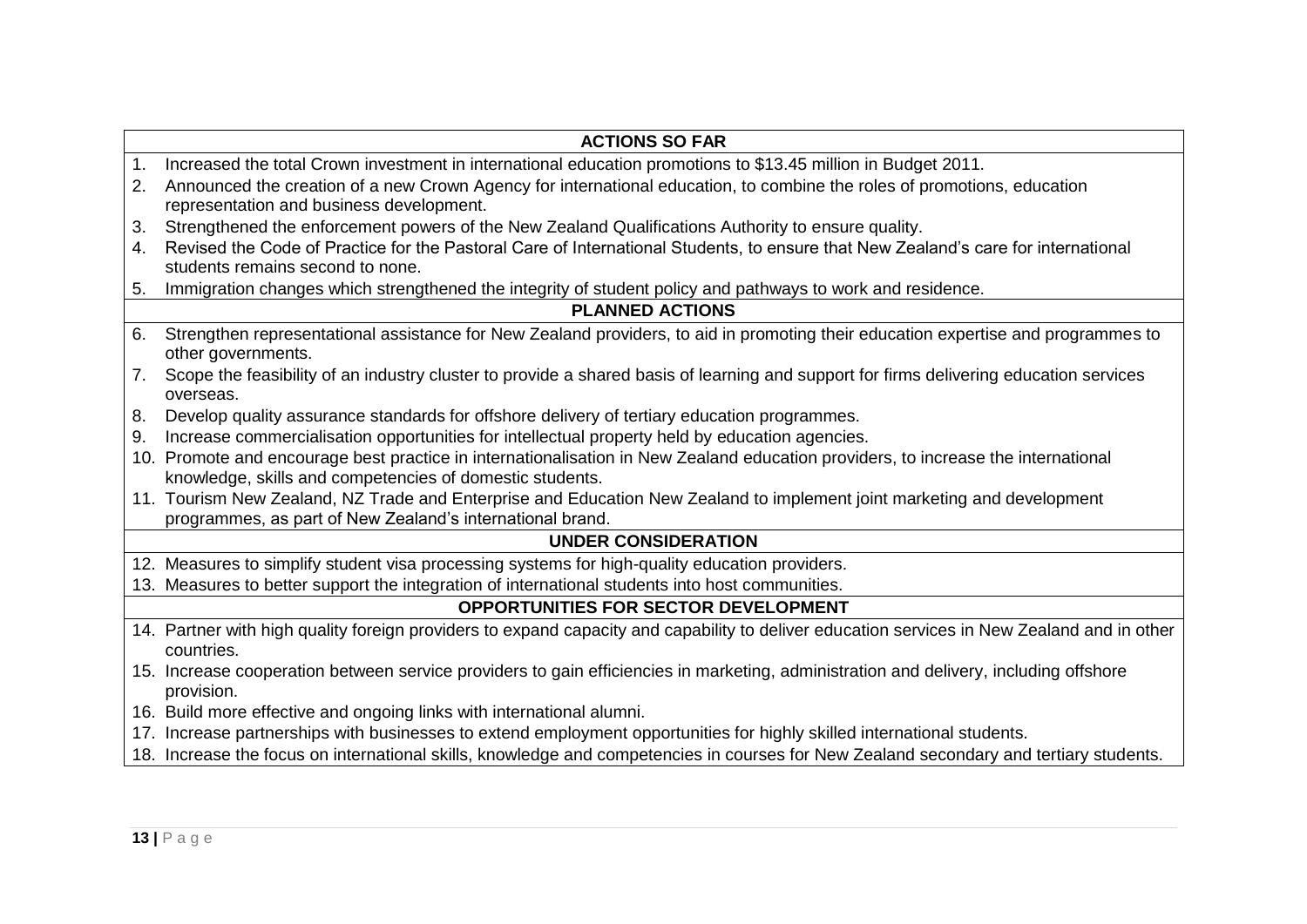# **APPENDIX 2: PROSPECTS FOR GROWTH IN INTERNATIONAL EDUCATION**

The following table indicates the kinds of responses that we are seeking within each sub-sector, to achieve a step change in export earnings.

| <b>SECTOR</b>                                   | <b>WHAT MIGHT HELP IN ACHIEVING</b><br>A STEP UP IN EXPORT EARNINGS                                                                                                                                                                                                                         | <b>DEVELOPMENT OPPORTUNITIES</b>                                                                                                                                                                                                                                                | <b>SUPPORTING MEASURES</b>                                                                                                                                                                                                                                           |
|-------------------------------------------------|---------------------------------------------------------------------------------------------------------------------------------------------------------------------------------------------------------------------------------------------------------------------------------------------|---------------------------------------------------------------------------------------------------------------------------------------------------------------------------------------------------------------------------------------------------------------------------------|----------------------------------------------------------------------------------------------------------------------------------------------------------------------------------------------------------------------------------------------------------------------|
| <b>Universities</b>                             | Increase investment in international<br>marketing and infrastructure support<br>for international programmes.<br>Increase collaboration and<br>partnerships with domestic and<br>international institutions.<br>Expand presence offshore in both<br>physical and e-learning infrastructure. | Review and strengthen the provision of high<br>demand and high return activities, including<br>the provision of professionally and<br>vocationally oriented postgraduate<br>qualifications.<br>Review budgets for international marketing<br>and offshore presence development. | Clear signals about goals for<br>international education, and need to<br>make international education a core<br>revenue stream.<br>Ensure tertiary monitoring and funding<br>rules do not impede appropriate<br>investment in international education<br>activities. |
| Institutes of<br>technology and<br>polytechnics | Increase investment in high marginal<br>benefit activities, consistent with core<br>expertise and focus on serving<br>domestic education needs.<br>Improve response times and<br>enhancement of programmes to meet<br>international demand.<br>Establish sound partnerships<br>offshore.    | Expand the delivery of high quality<br>vocational courses, including in key markets<br>such as India and the Gulf States.<br>Strengthen and broaden marketing activities<br>to attract students from a wide range of<br>countries.                                              | Assistance to support the promotion and<br>delivery of high-quality vocational<br>consultancy and development projects,<br>in other countries.                                                                                                                       |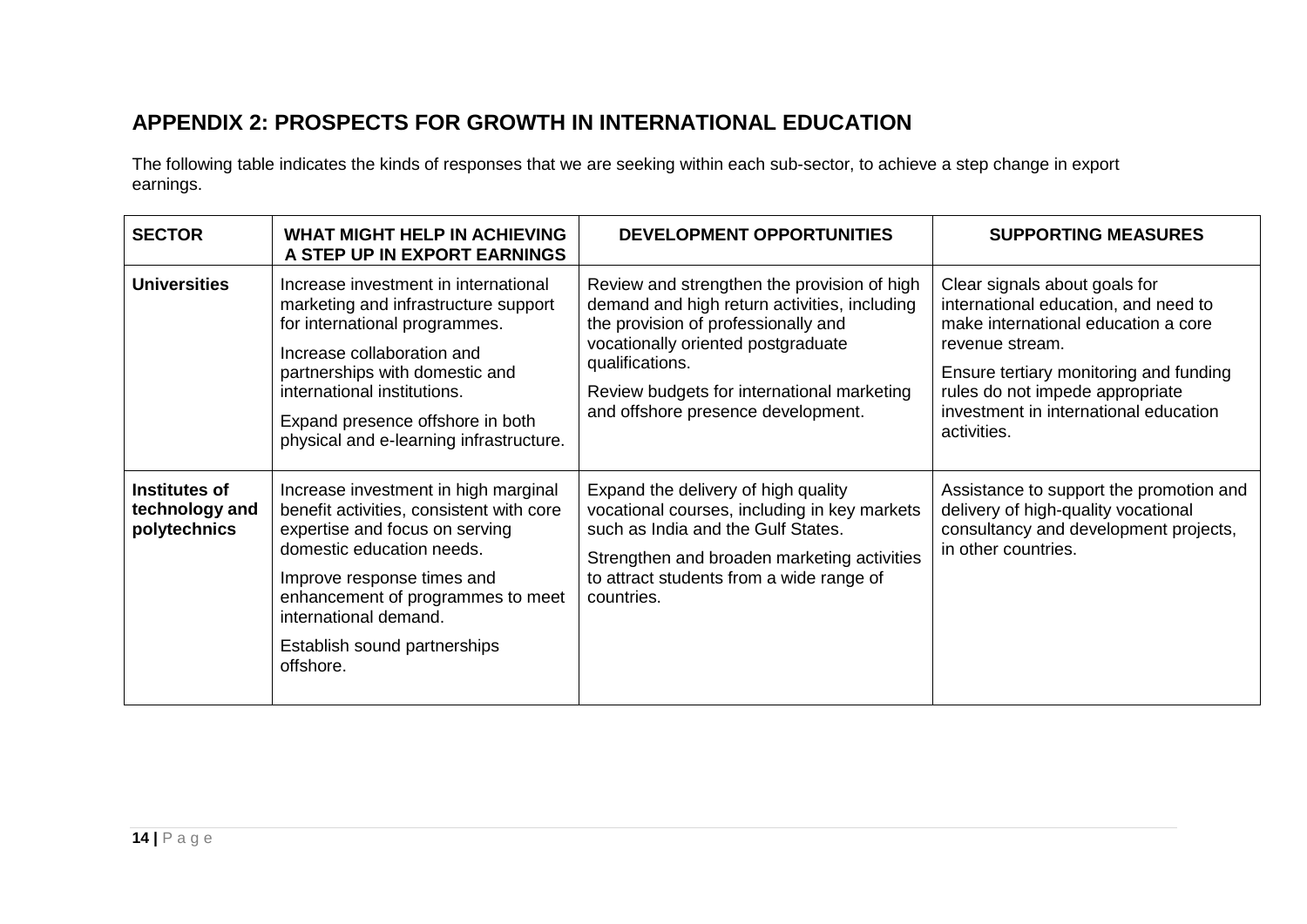| <b>SECTOR</b>                                                     | WHAT MIGHT HELP IN ACHIEVING<br>A STEP UP IN EXPORT EARNINGS                                                                                                                                                                                                     | <b>DEVELOPMENT OPPORTUNITIES</b>                                                                                                                                                                                                         | <b>SUPPORTING MEASURES</b>                                                                                                                                                                        |
|-------------------------------------------------------------------|------------------------------------------------------------------------------------------------------------------------------------------------------------------------------------------------------------------------------------------------------------------|------------------------------------------------------------------------------------------------------------------------------------------------------------------------------------------------------------------------------------------|---------------------------------------------------------------------------------------------------------------------------------------------------------------------------------------------------|
| <b>Private training</b><br>establishments                         | Increase the quality of service<br>alongside expansion in demand.<br>Increase the scale of providers to<br>provide greater resilience.<br>Develop offshore activity where<br>returns may be greater, and provide a<br>bridge to opportunities in New<br>Zealand. | Encourage the growth of high-quality<br>providers, which are better able to access<br>capital.<br>Entry of high-quality foreign providers to<br>expand the market.                                                                       | Clear signals about goals for<br>international education and need for<br>greater scale of providers.                                                                                              |
| <b>English</b><br>language<br>schools                             | Continue improvements in quality.                                                                                                                                                                                                                                | Expand provision of high-quality English<br>language training services.                                                                                                                                                                  | Proposals to simplify student visa<br>processing for high-quality providers.                                                                                                                      |
| <b>Schools in the</b><br>larger centres                           | Greater coordination across state and<br>independent schools in marketing and<br>recruitment.                                                                                                                                                                    | Schools consider accessing commercial<br>expertise in recruiting and educating<br>international students.                                                                                                                                | Consideration of how to better support<br>school clusters to market and recruit<br>offshore.                                                                                                      |
| <b>Companies</b><br>selling goods<br>and services in<br>education | Greater co-ordination and<br>collaboration across New Zealand<br>firms offshore.<br>Greater scale required for some larger<br>projects.                                                                                                                          | Growth in existing consultancy companies,<br>and new entrants marketing intellectual<br>property (such as curriculum and<br>assessment systems), to fulfil expanding<br>opportunities in the Gulf States, India, and<br>South East Asia. | Create a clear and well supported<br>intellectual property management<br>regime.<br>NZ Trade and Enterprise, and Education<br>New Zealand, to provide ongoing<br>support for education companies. |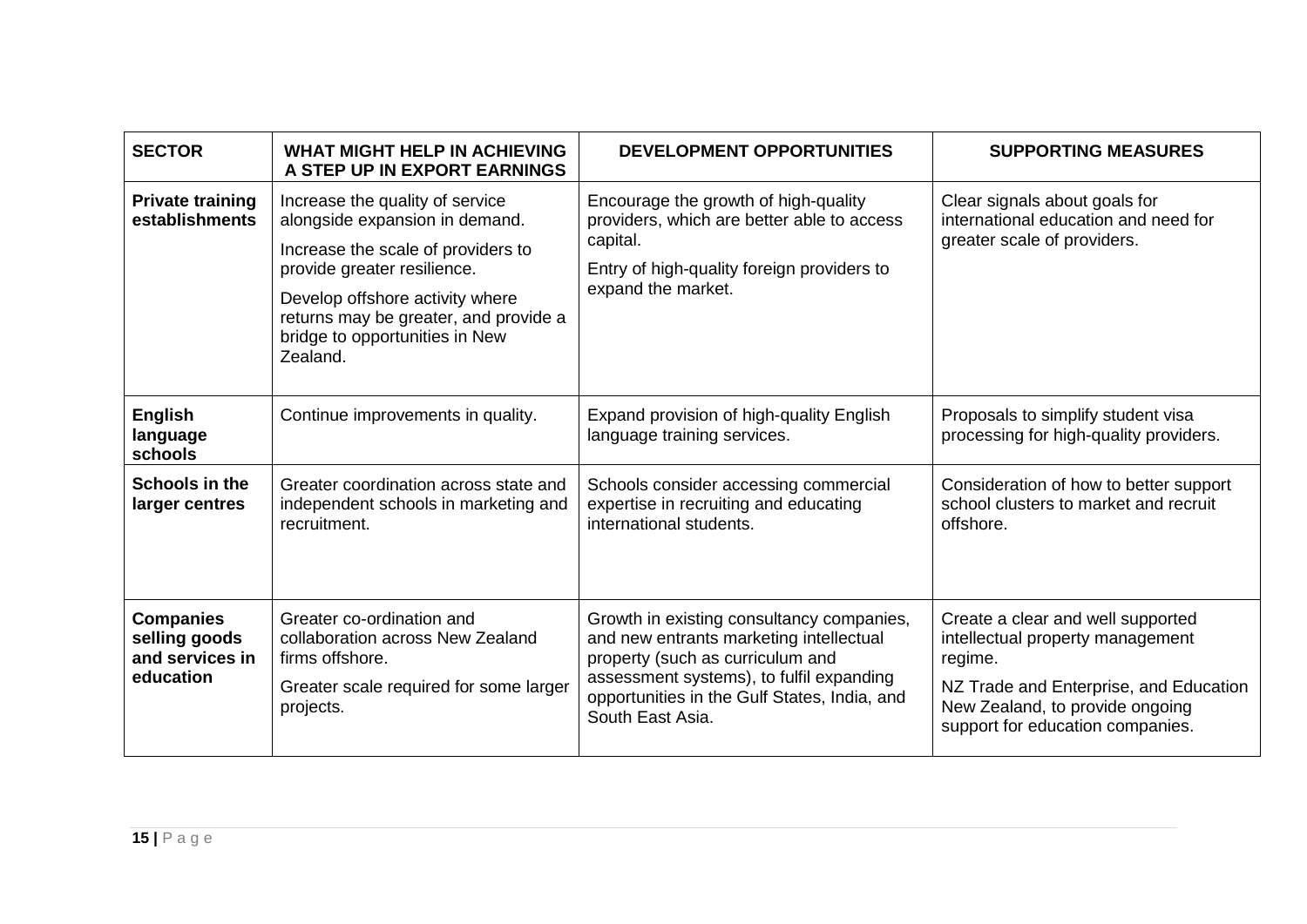# **APPENDIX 3: Current state and projections**



#### **1 Key facts about international education**

In 2010 total international student enrolments reached 99,880, the highest level since 2006. In 2010 nearly half (47%) of students were from China, Japan and South Korea. There has been rapid growth in student enrolments from India, the Middle East, Europe, and Latin America.

**Total contributions to GDP by Export Education Sector, 2007/08 (\$2.1 billion)** Universities 32% econdary schools 15% Private tertiary providers 10% Offshore education  $4%$ English language schools 24% Primary schools 5% Polytechnics 10%

During 2007/08 the international education sector contributed an economic valueadded of \$2.1 billion. This figure included \$70 million from offshore education services. Just over 32,000 jobs were (directly or indirectly) supported by the sector.

Source: "The Economic Impact of International Education", June 2008

| <b>International</b>                                 | Number of                  | Number of      | $%$ of     |
|------------------------------------------------------|----------------------------|----------------|------------|
| enrolments by                                        | providers with<br>enrolled |                | total      |
| provider group                                       | international              | international  |            |
|                                                      | students, 2010             | students, 2010 |            |
| Primary schools                                      | 330                        | 3,064          | 3%         |
| Secondary schools                                    | 312                        | 13,422         | 13%        |
| Polytechnics                                         | 20                         | 11,740         | 13%        |
| <b>Universities</b>                                  | 8                          | 19,678         | <b>20%</b> |
| Private providers                                    | 238                        | 48.491         | 48%        |
| Subsidiary providers                                 | 8                          | 3,485          | 3%         |
| Total                                                | 916                        | 99,880         | 100%       |
| Source: Export Education Levy, Ministry of Education |                            |                |            |

Many providers active in international education enrol small numbers of students. During 2010 642 schools enrolled an average of 26 international feepaying students, whereas the eight universities enrolled an average of 2,460.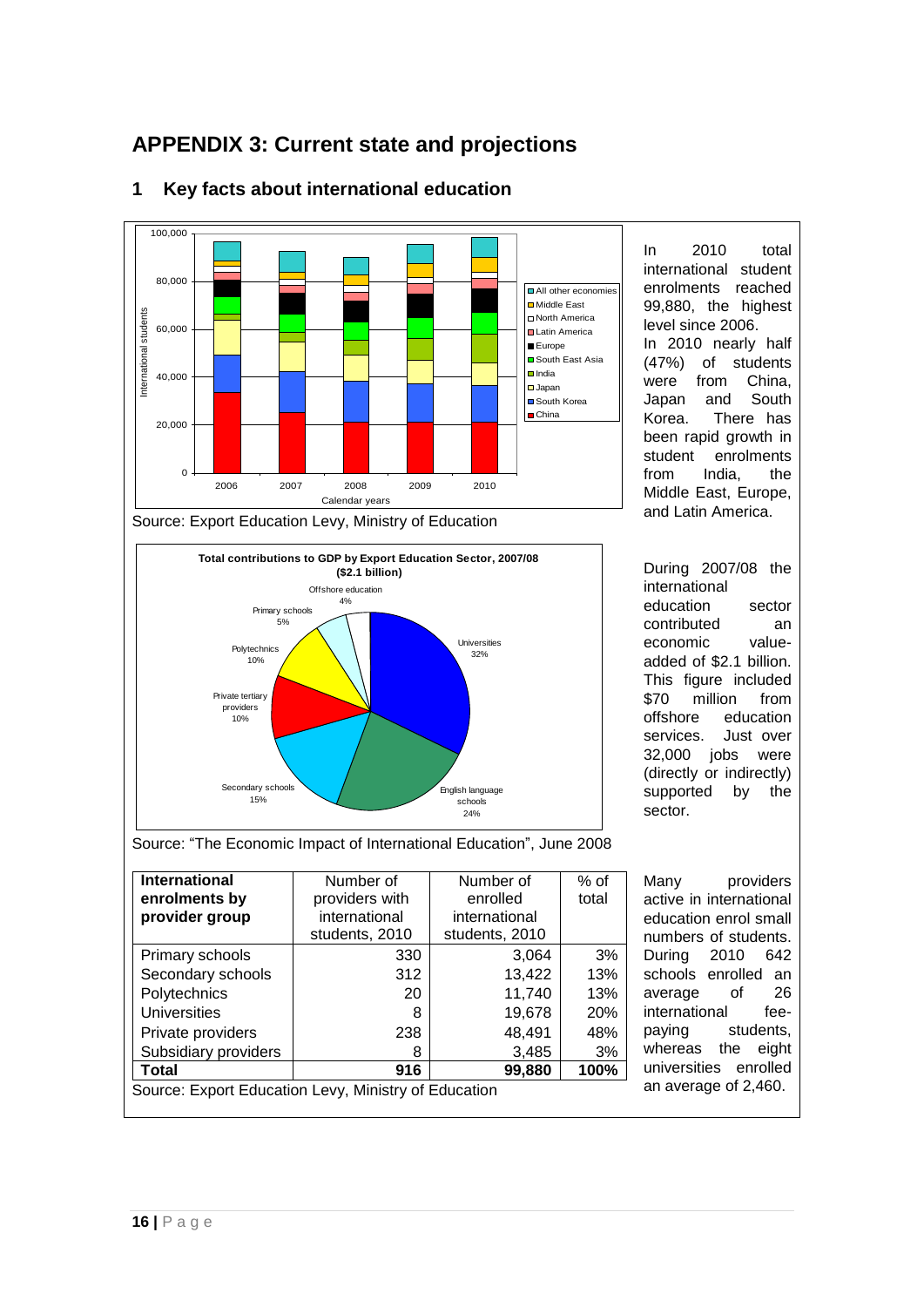#### **Internationalisation of New Zealand tertiary education relative to Australia**

New Zealand"s tertiary education institutions lag their Australian counterparts on some comparable measures of performance in international education.

|                                                                                                                              | <b>Australia</b> | <b>New Zealand</b> |
|------------------------------------------------------------------------------------------------------------------------------|------------------|--------------------|
| International students as a share of                                                                                         |                  |                    |
| all higher education students                                                                                                | 28%              | 13%                |
| International students as a share of<br>all vocational education & training<br>students enrolled with<br>public<br>providers | 3%               | 7%                 |
| Offshore enrolments                                                                                                          | 76,446           | 3,054              |
| Growth in international enrolments<br>in higher education, 2000 to 2009                                                      | 206%             | 255%               |
|                                                                                                                              | China: 31%       | China: 32%         |
| Top 5 source countries<br>for                                                                                                | Singapore: 10%   | USA: 11%           |
| international students in higher                                                                                             | Malaysia: 10%    | Malaysia: 9%       |
| education                                                                                                                    | India: $9\%$     | South Korea: 7%    |
|                                                                                                                              | Indonesia: 4%    | Saudi Arabia: 6%   |
| Total share of PhD students who                                                                                              |                  |                    |
| are international students                                                                                                   | 28%              | 35%                |
| International fees as a proportion of                                                                                        |                  |                    |
| total university revenues                                                                                                    | 17%              | 9%                 |

Sources: Australia [www.deewr.gov.au,](http://www.deewr.gov.au/) [www.aei.gov.au,](http://www.aei.gov.au/) [www.ncver.edu.au](http://www.ncver.edu.au/) New Zealand [www.educationcounts.govt.nz](http://www.educationcounts.govt.nz/)